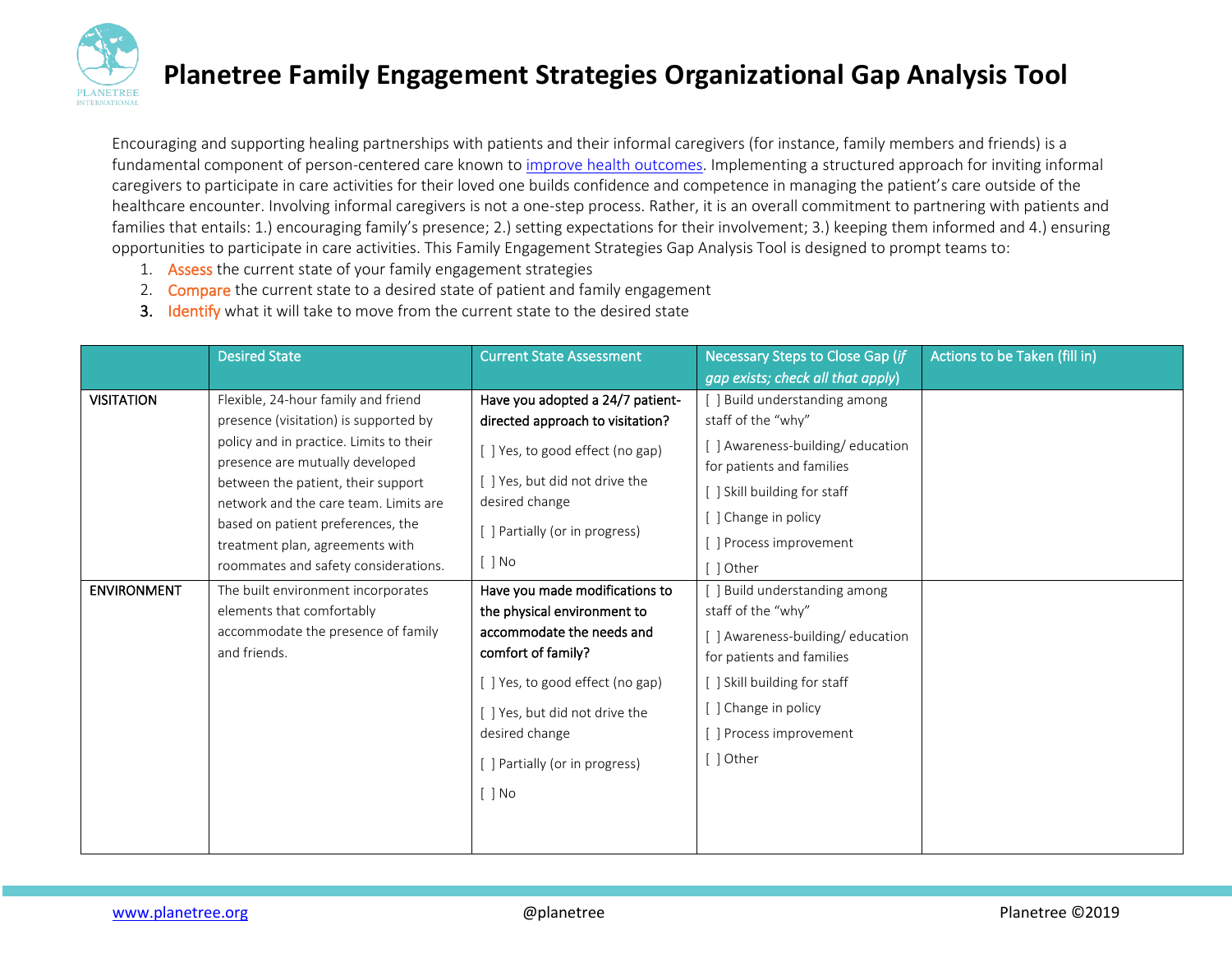

|                       | <b>Desired State</b>                                                                                 | <b>Current State Assessment</b>                                                                  | Necessary Steps to Close Gap (if                             | Actions to be Taken (fill in) |
|-----------------------|------------------------------------------------------------------------------------------------------|--------------------------------------------------------------------------------------------------|--------------------------------------------------------------|-------------------------------|
|                       |                                                                                                      |                                                                                                  | gap exists; check all that apply)                            |                               |
| <b>IDENTIFICATION</b> | For every patient, an informal caregiver's                                                           | Is there a field in the health record                                                            | [ ] Build understanding among                                |                               |
|                       | name and contact information is<br>recorded in the health record (with the<br>patient's permission). | to identify an informal caregiver?                                                               | staff of the "why"                                           |                               |
|                       |                                                                                                      | [ ] Yes, to good effect (no gap)                                                                 | [] Awareness-building/education<br>for patients and families |                               |
|                       |                                                                                                      | [ ] Yes, but did not drive the<br>desired change<br>[ ] Partially (or in progress)<br>$[$ $]$ No | [ ] Skill building for staff                                 |                               |
|                       |                                                                                                      |                                                                                                  | [ ] Change in policy                                         |                               |
|                       |                                                                                                      |                                                                                                  | [] Process improvement                                       |                               |
|                       |                                                                                                      |                                                                                                  | [ ] Other                                                    |                               |
| <b>NOTIFICATION</b>   | Informal caregivers are provided as<br>much notice as possible about discharge                       | Is there a process in place to notify                                                            | [ ] Build understanding among                                |                               |
|                       |                                                                                                      | informal caregivers when the                                                                     | staff of the "why"                                           |                               |
|                       | timing in order to enable them to make                                                               | patient will be discharged?                                                                      | [] Awareness-building/education                              |                               |
|                       | necessary arrangements and<br>preparations.                                                          | [] Yes, to good effect (no gap)                                                                  | for patients and families                                    |                               |
|                       |                                                                                                      | [ ] Yes, but did not drive the<br>desired change                                                 | [ ] Skill building for staff                                 |                               |
|                       |                                                                                                      |                                                                                                  | [ ] Change in policy                                         |                               |
|                       |                                                                                                      | [ ] Partially (or in progress)                                                                   | [] Process improvement[] Other                               |                               |
|                       |                                                                                                      | $[$ $]$ No                                                                                       |                                                              |                               |
| <b>CONTACT</b>        | Informal caregivers know who to contact                                                              | Are informal caregivers routinely                                                                | [ ] Build understanding among                                |                               |
| <b>INFORMATION</b>    | and how to reach them if concerns arise                                                              | provided with information about                                                                  | staff of the "why"                                           |                               |
|                       | about the well-being of their loved one.                                                             | who to contact with concerns -                                                                   | [ ] Awareness-building/education                             |                               |
|                       |                                                                                                      | during the care episode and after?                                                               | for patients and families                                    |                               |
|                       |                                                                                                      | [] Yes, to good effect (no gap)                                                                  | [ ] Skill building for staff                                 |                               |
|                       |                                                                                                      | [ ] Yes, but did not drive the                                                                   | [ ] Change in policy                                         |                               |
|                       |                                                                                                      | desired change                                                                                   | [ ] Process improvement                                      |                               |
|                       |                                                                                                      | [ ] Partially (or in progress)                                                                   | [ ] Other                                                    |                               |
|                       |                                                                                                      | $[ ]$ No                                                                                         |                                                              |                               |
|                       |                                                                                                      |                                                                                                  |                                                              |                               |
|                       |                                                                                                      |                                                                                                  |                                                              |                               |
|                       |                                                                                                      |                                                                                                  |                                                              |                               |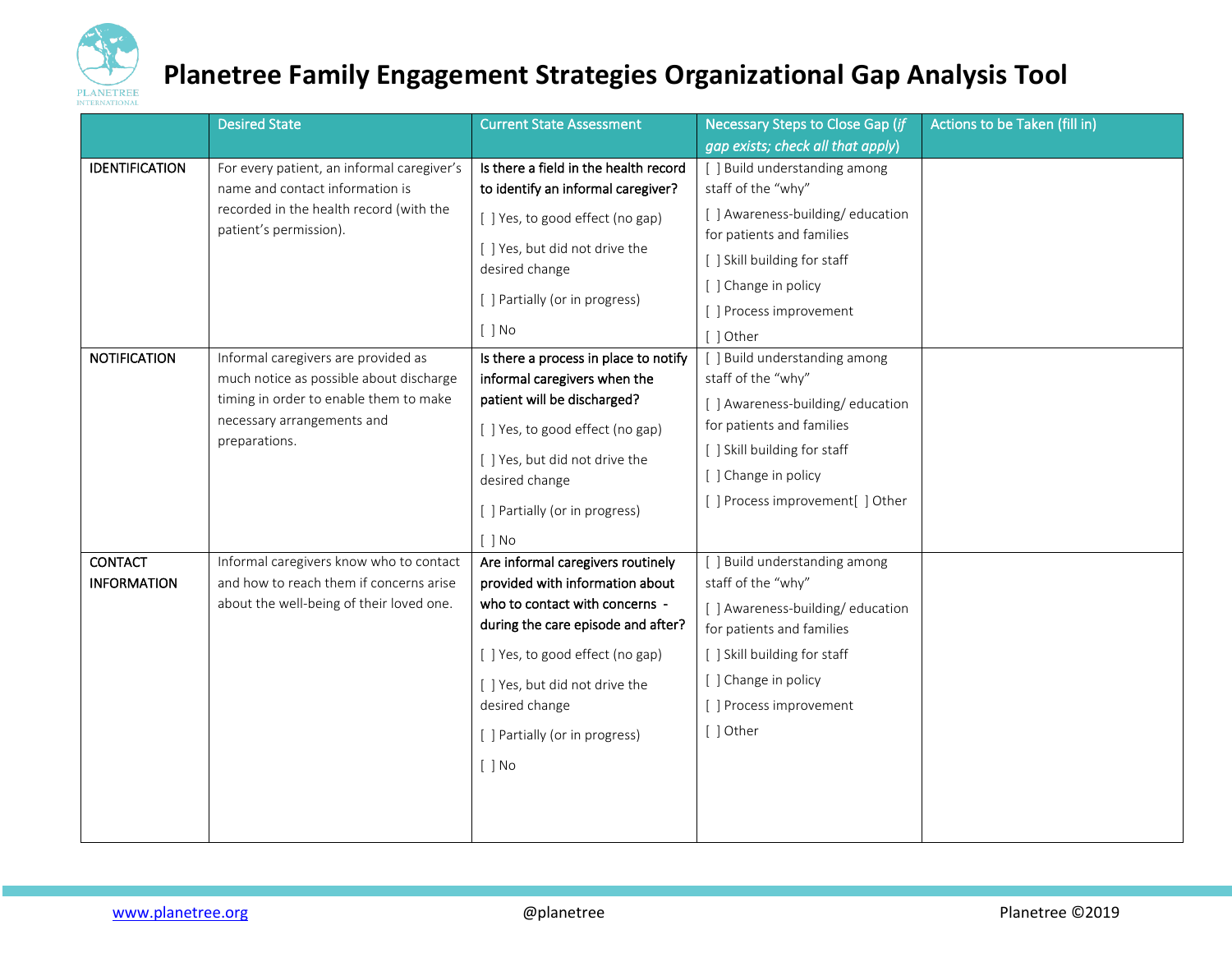

|                        | <b>Desired State</b>                                                                                                                                                                                                           | <b>Current State Assessment</b>                  | Necessary Steps to Close Gap (if                              | Actions to be Taken (fill in) |
|------------------------|--------------------------------------------------------------------------------------------------------------------------------------------------------------------------------------------------------------------------------|--------------------------------------------------|---------------------------------------------------------------|-------------------------------|
|                        |                                                                                                                                                                                                                                |                                                  | gap exists; check all that apply)                             |                               |
| <b>CAREGIVER TOOLS</b> | Informal caregivers are provided with                                                                                                                                                                                          | Do you currently distribute any                  | [ ] Build understanding among                                 |                               |
|                        | tools to support them in their role,                                                                                                                                                                                           | tools to patients and their informal             | staff of the "why"                                            |                               |
|                        | including tools for tracking changes in                                                                                                                                                                                        | caregivers to help them track                    | [] Awareness-building/education                               |                               |
|                        | their loved one's health status.                                                                                                                                                                                               | changes in their health status after             | for patients and families                                     |                               |
|                        |                                                                                                                                                                                                                                | discharge?                                       | [ ] Skill building for staff                                  |                               |
|                        |                                                                                                                                                                                                                                | [] Yes, to good effect (no gap)                  | [ ] Change in policy                                          |                               |
|                        |                                                                                                                                                                                                                                | [] Yes, but did not drive the                    | [ ] Process improvement                                       |                               |
|                        |                                                                                                                                                                                                                                | desired change                                   | [ ] Other                                                     |                               |
|                        |                                                                                                                                                                                                                                | [ ] Partially (or in progress)                   |                                                               |                               |
|                        |                                                                                                                                                                                                                                | $[$ $]$ No                                       |                                                               |                               |
| <b>COMMUNICATION</b>   | Patients and their informal caregivers are                                                                                                                                                                                     | Do informal caregivers routinely                 | [ ] Build understanding among                                 |                               |
|                        | actively involved as members of the care                                                                                                                                                                                       | participate in care conferences?                 | staff of the "why"                                            |                               |
|                        | team. They are routinely included in care                                                                                                                                                                                      | [] Yes, to good effect (no gap)                  | [ ] Awareness-building/education                              |                               |
|                        | team communication exchanges (such as                                                                                                                                                                                          | [ ] Yes, but did not drive the                   | for patients and families                                     |                               |
|                        | bedside shift report, multi-disciplinary<br>rounds, care conferences, etc.) not<br>merely as spectators, but as active<br>contributors.                                                                                        | desired change                                   | [ ] Skill building for staff                                  |                               |
|                        |                                                                                                                                                                                                                                | [] Partially (or in progress)<br>$[$ $]$ No      | [ ] Change in policy                                          |                               |
|                        |                                                                                                                                                                                                                                |                                                  | [] Process improvement                                        |                               |
|                        |                                                                                                                                                                                                                                |                                                  | [ ] Other                                                     |                               |
| <b>INVOLVEMENT</b>     | Family caregivers are integrated into the<br>discharge planning process for their<br>loved one. This includes discussions of<br>the role they will play in carrying out the<br>discharge plan and their readiness to do<br>SO. | Are family caregivers routinely                  | [ ] Build understanding among                                 |                               |
|                        |                                                                                                                                                                                                                                | involved in discharge planning?                  | staff of the "why"                                            |                               |
|                        |                                                                                                                                                                                                                                | [ ] Yes, to good effect (no gap)                 | [ ] Awareness-building/education<br>for patients and families |                               |
|                        |                                                                                                                                                                                                                                | [ ] Yes, but did not drive the<br>desired change |                                                               |                               |
|                        |                                                                                                                                                                                                                                |                                                  | [ ] Skill building for staff                                  |                               |
|                        |                                                                                                                                                                                                                                | [ ] Partially (or in progress)<br>$[ ]$ No       | [ ] Change in policy                                          |                               |
|                        |                                                                                                                                                                                                                                |                                                  | [] Process improvement                                        |                               |
|                        |                                                                                                                                                                                                                                |                                                  | [ ] Other                                                     |                               |
|                        |                                                                                                                                                                                                                                |                                                  |                                                               |                               |
|                        |                                                                                                                                                                                                                                |                                                  |                                                               |                               |
|                        |                                                                                                                                                                                                                                |                                                  |                                                               |                               |